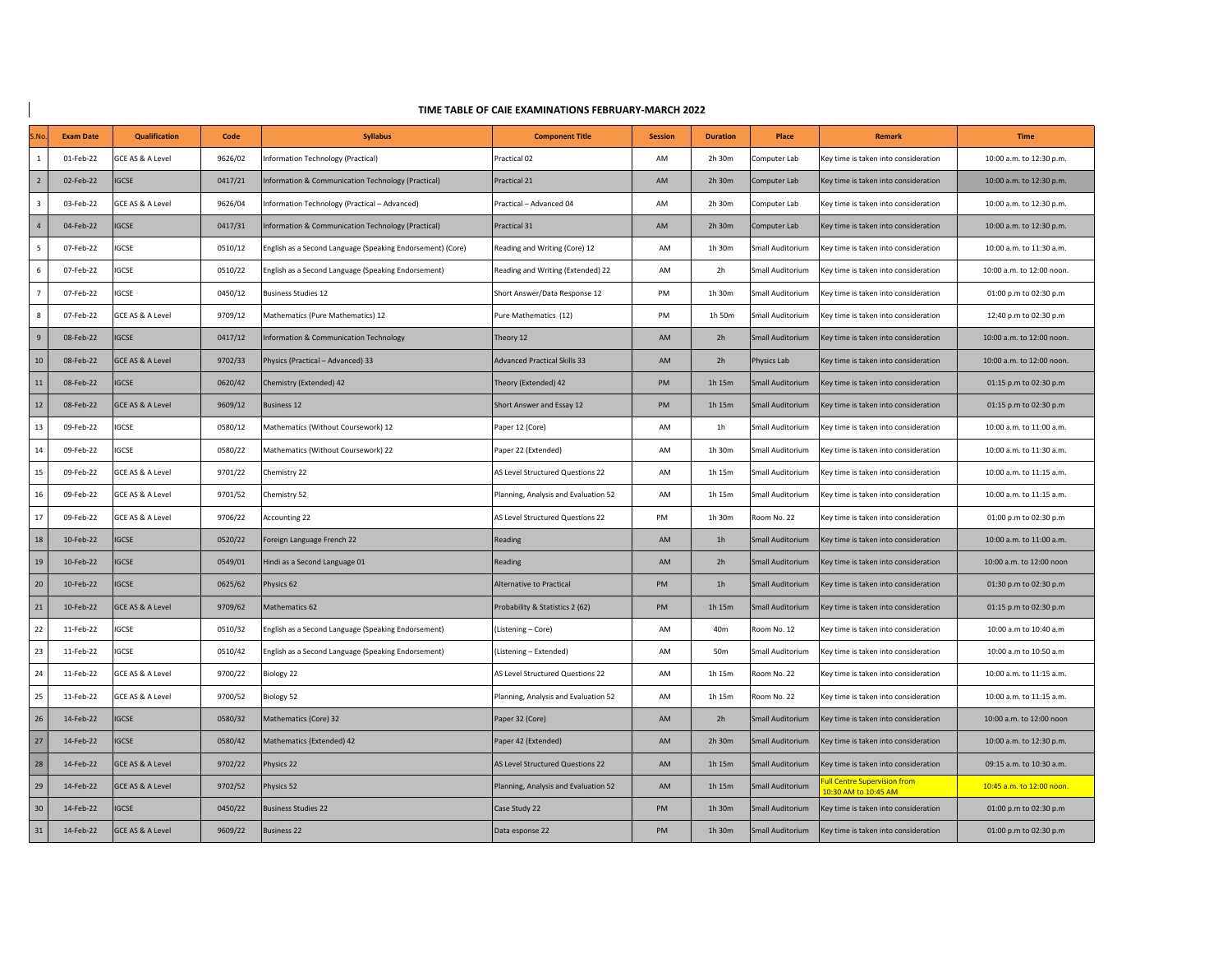| 32 | 15-Feb-22 | <b>IGCSE</b>                | 0452/12 | Accounting 12                       | Paper 12                            | AM | 1h 15m         | Room No. 22        | Key time is taken into consideration | 10:00 a.m. to 11:15 a.m. |
|----|-----------|-----------------------------|---------|-------------------------------------|-------------------------------------|----|----------------|--------------------|--------------------------------------|--------------------------|
| 33 | 15-Feb-22 | GCE AS & A Level            | 9701/33 | Chemistry (Practical - Advanced) 33 | <b>Advanced Practical Skills 33</b> | AM | 2h             | Chemistry Lab      | Key time is taken into consideration | 10:00 a.m. to 12:00 noon |
| 34 | 15-Feb-22 | IGCSE                       | 0625/42 | Physics (Extended) 42               | Theory (Extended) 42                | PM | 1h 15m         | Small Auditorium   | Full Centre Supervision from         | 01:15 p.m to 02:30 p.m   |
| 35 | 15-Feb-22 | <b>GCE AS &amp; A Level</b> | 9706/32 | <b>Accounting 32</b>                | A Level Structured Questions 32     | PM | 3h             | Small Auditorium   | Key time is taken into consideration | 11:30 a.m to 02:30 p.m   |
| 36 | 17-Feb-22 | GCSE                        | 0520/42 | Foreign Language French 42          | Writing 42                          | AM | 1 <sub>h</sub> | Small Auditorium   | Key time is taken into consideration | 10:00 a.m. to 11:00 a.m. |
| 37 | 17-Feb-22 | <b>GCSE</b>                 | 0549/02 | Hindi as a Second Language 02       | Paper 2 - Listening                 | AM | 45m            | Room No. 22 & 12   | Key time is taken into consideration | 10:00 a.m. to 10:45 a.m. |
| 38 | 17-Feb-22 | GCSE                        | 0620/62 | Chemistry 62                        | Alternative to Practical 62         | PM | 1 <sub>h</sub> | Small Auditorium   | Key time is taken into consideration | 01:30 p.m to 02:30 p.m   |
| 39 | 17-Feb-22 | GCE AS & A Level            | 9708/22 | Economics 22                        | AS Level Data Response and Essay 22 | PM | 1h 30m         | Small Auditorium   | Key time is taken into consideration | 01:00 p.m to 02:30 p.m   |
| 40 | 17-Feb-22 | <b>GCE AS &amp; A Level</b> | 9700/42 | Biology 42                          | A Level Structured Questions 42     | PM | 2h             | Small Auditorium   | Key time is taken into consideration | 12:30 p.m to 02:30 p.m   |
| 41 | 18-Feb-22 | GCE AS & A Level            | 9626/12 | Information Technology 12           | Theory 12                           | AM | 1h 45m         | Room No. 22        | Key time is taken into consideration | 10:00 a.m. to 11:45 a.m. |
| 42 | 18-Feb-22 | IGCSE                       | 0452/22 | Accounting 22                       | Paper 22                            | PM | 1h 45m         | Small Auditorium   | Key time is taken into consideration | 12:45 p.m to 02:30 p.m   |
| 43 | 18-Feb-22 | GCE AS & A Level            | 9709/52 | Mathematics 52                      | Probability & Statistics 1 (52)     | PM | 1h 15m         | Small Auditorium   | Key time is taken into consideration | 01:15 p.m to 02:30 p.m   |
| 44 | 21-Feb-22 | <b>GCE AS &amp; A Level</b> | 9708/12 | Economics (Multiple Choice) 12      | Multiple Choice 12                  | AM | 1 <sub>h</sub> | Small Auditorium   | Key time is taken into consideration | 10:00 a.m. to 11:00 a.m. |
| 45 | 21-Feb-22 | <b>GCE AS &amp; A Level</b> | 9701/42 | Chemistry 42                        | A Level Structured Questions 42     | AM | 2h             | Small Auditorium   | Key time is taken into consideration | 10:00 a.m. to 12:00 noon |
| 46 | 21-Feb-22 | GCE AS & A Level            | 9709/32 | Mathematics 32                      | Pure Mathematics 3 (32)             | PM | 1h 50m         | Small Auditorium   | Key time is taken into consideration | 12:40 p.m to 02:30 p.m   |
| 47 | 22-Feb-22 | GCE AS & A Level            | 9700/33 | Biology (Practical - Advanced) 33   | <b>Advanced Practical Skills 33</b> | AM | 2h             | <b>Biology Lab</b> | Key time is taken into consideration | 10:00 a.m. to 12:00 noon |
| 48 | 22-Feb-22 | GCSE                        | 0610/42 | Biology (Extended) 42               | Theory (Extended) 42                | PM | 1h 15m         | Small Auditorium   | Key time is taken into consideration | 01:15 p.m to 02:30 p.m   |
| 49 | 22-Feb-22 | GCE AS & A Level            | 9609/32 | <b>Business 32</b>                  | Case Study 32                       | PM | 3h             | Small Auditorium   | Key time is taken into consideration | 11:30 a.m to 02:30 p.m   |
| 50 | 23-Feb-22 | <b>GCE AS &amp; A Level</b> | 9702/42 | Physics 42                          | A Level Structured Questions 42     | AM | 2h             | Room No. 22        | Key time is taken into consideration | 10:00 a.m. to 12:00 noon |
| 51 | 23-Feb-22 | GCSE                        | 0455/22 | Economics 22                        | <b>Structured Questions 22</b>      | PM | 2h 15m         | Small Auditorium   | Key time is taken into consideration | 12:15 p.m to 02:30 p.m   |
| 52 | 24-Feb-22 | IGCSE                       | 0610/62 | Biology 62                          | Alternative to Practical 62         | PM | 1 <sub>h</sub> | Small Auditorium   | Key time is taken into consideration | 01:30 p.m to 02:30 p.m   |
| 53 | 24-Feb-22 | GCE AS & A Level            | 9708/42 | Economics 42                        | A Level Data Response and Essays 42 | PM | 2h 15m         | Small Auditorium   | Key time is taken into consideration | 12:15 p.m to 02:30 p.m   |
| 54 | 25-Feb-22 | <b>GCSE</b>                 | 0520/12 | Foreign Language French 12          | Listening - Multiple Choice12       | AM | 50m            | Room No. 22 & 12   | Key time is taken into consideration | 10:00 a.m to 10:50 a.m   |
| 55 | 25-Feb-22 | <b>GCE AS &amp; A Level</b> | 8021/12 | English General Paper 12            | General Paper 12                    | PM | 1h 15m         | Small Auditorium   | Key time is taken into consideration | 01:15 p.m to 02:30 p.m   |